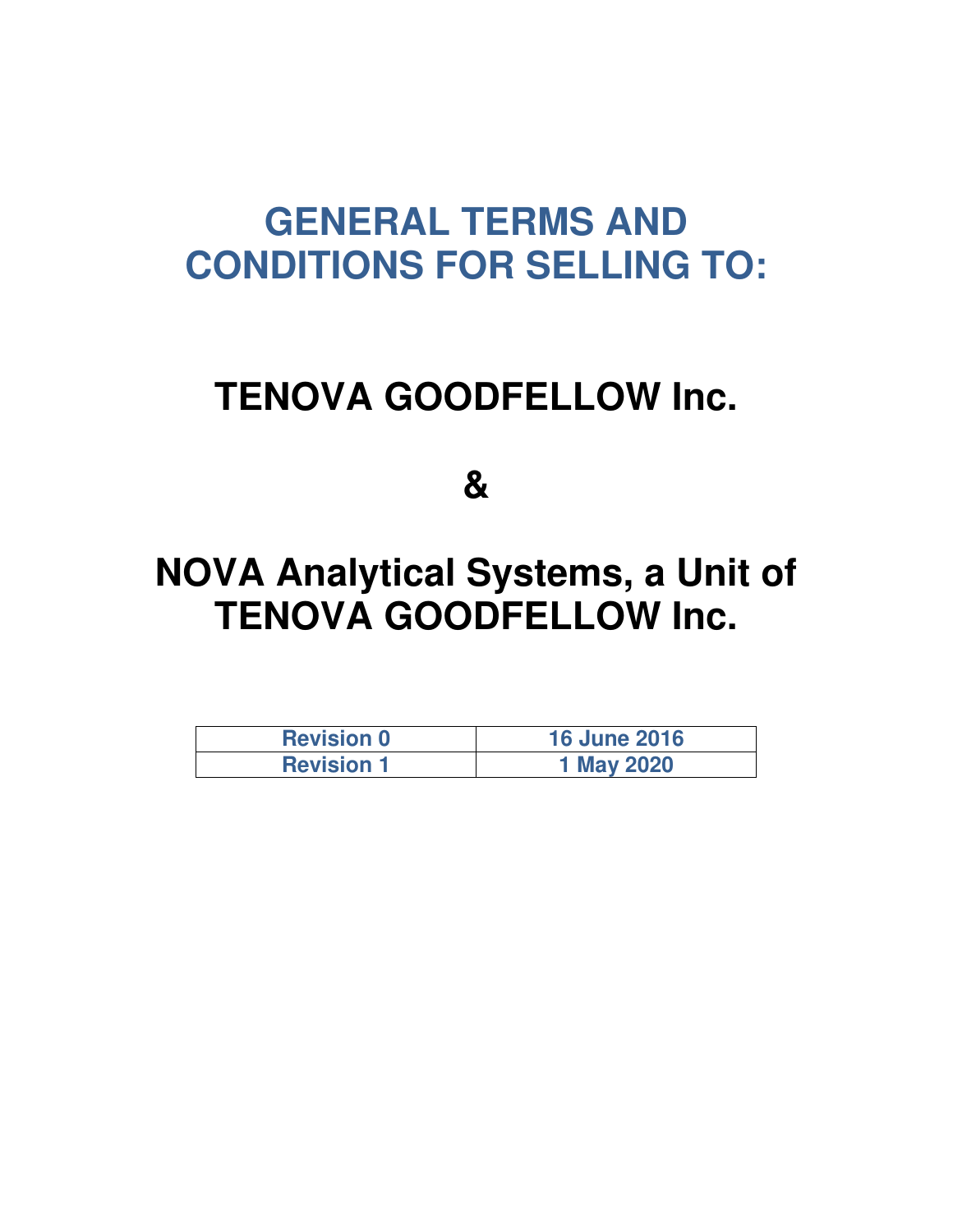# **Table of Contents**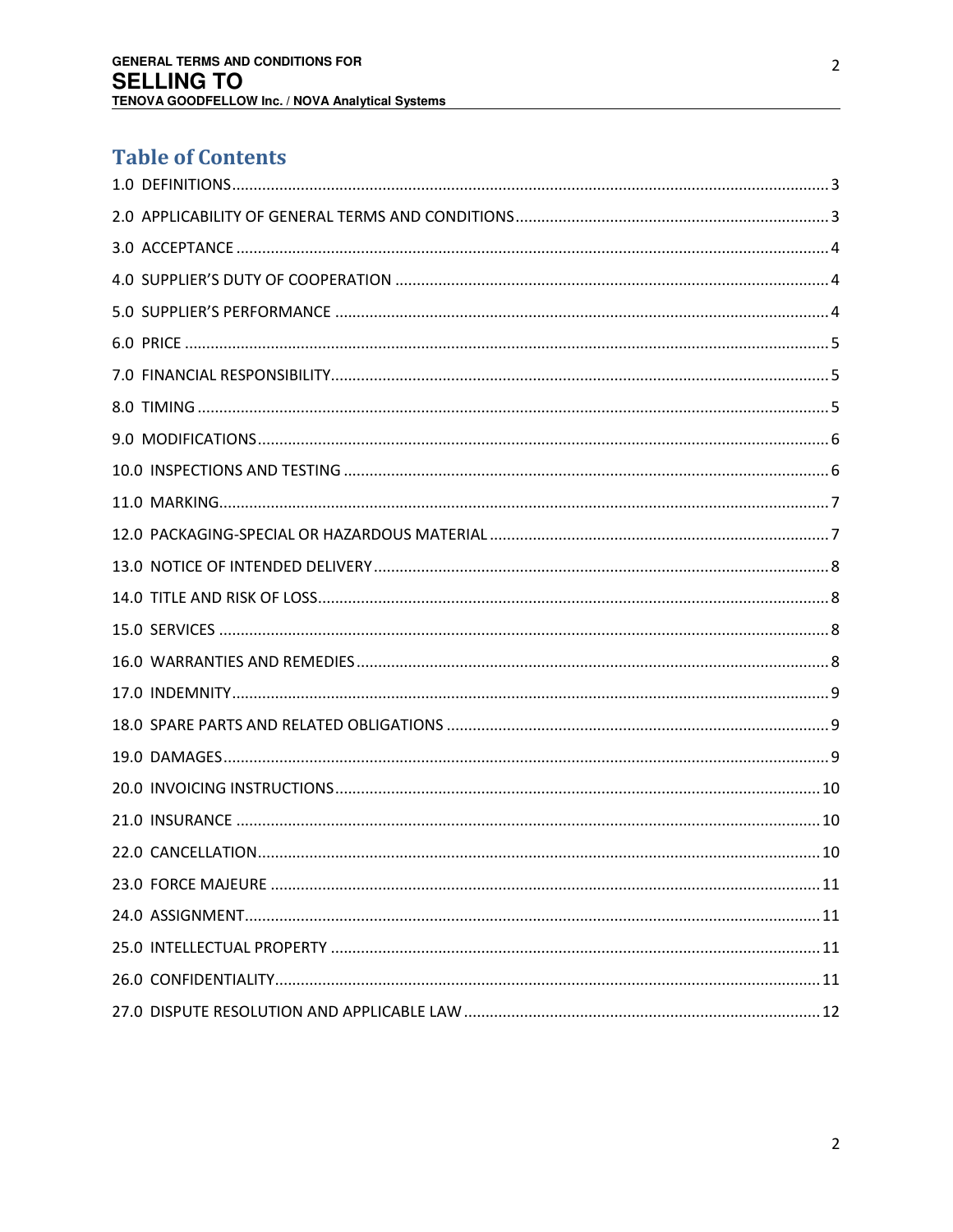## <span id="page-2-0"></span>**1.0 DEFINITIONS**

The following DEFINITIONS shall apply to these GENERAL TERMS AND CONDITIONS FOR PURCHASE OF MATERIALS ("GENERAL TERMS AND CONDITIONS"):

#### **1.1 BUYER:**

Shall mean TENOVA GOODFELLOW INC., and/ or its unit company, NOVA ANALYTICAL SYSTEMS or any of its designated subsidiaries, divisions, successors, assigns, or affiliates.

#### **1.2 SUPPLIER:**

Shall mean the individual or entity that is identified on the signature page hereto and that is the vendor of materials and/ or services that are the SUBJECT OF THE CONTRACT DOCUMENTS. The definition includes any successor to said individual or entity.

#### **1.3 CONTRACT DOCUMENTS:**

Shall mean any documents that comprise the agreement between BUYER and SUPPLIER, for the supply of materials and/ or services. The definition includes, but is not limited to, purchase orders issued by the BUYER.

#### **1.4 SUBJECT OF THE CONTRACT DOCUMENTS:**

Shall mean the material and/ or services that SUPPLIER has agreed to provide to BUYER.

#### **1.5 CUSTOMER:**

Shall mean any individual or entity with whom BUYER has entered into an agreement for the provision of goods and/ or services. The term CUSTOMER shall include the end user of the goods and/or services.

#### **1.6 SITE:**

Shall mean the facility in which the CUSTOMER will be using the goods and/ or services.

#### **1.7 INCOTERMS:**

Shall mean the Incoterms created by the International Chamber of Commerce that are in effect at the time of contracting.

# <span id="page-2-1"></span>**2.0 APPLICABILITY OF GENERAL TERMS AND CONDITIONS**

- **2.1** All CONTRACT DOCUMENTS shall be subject to these GENERAL TERMS AND CONDITIONS. If these GENERAL TERMS AND CONDITIONS are construed to be part of an offer, then such offer expressly limits acceptance to the terms of the offer and notice of objection to any different or additional terms in any response to the offer is hereby given. If these GENERAL TERMS AND CONDITIONS are construed to be part of an acceptance to the terms of an offer, this acceptance is expressly conditioned upon SUPPLIER's assent to any different or additional terms contained herein. The commencement of SUPPLIER's performance, or any activities requested by BUYER, shall constitute SUPPLIER'S assent to these GENERAL TERMS AND CONDITIONS.
- **2.2** A more specific term contained in a purchase order, to the extent inconsistent with these GENERAL TERMS AND CONDITIONS, shall prevail over the corresponding provisions of the GENERAL TERMS AND CONDITIONS.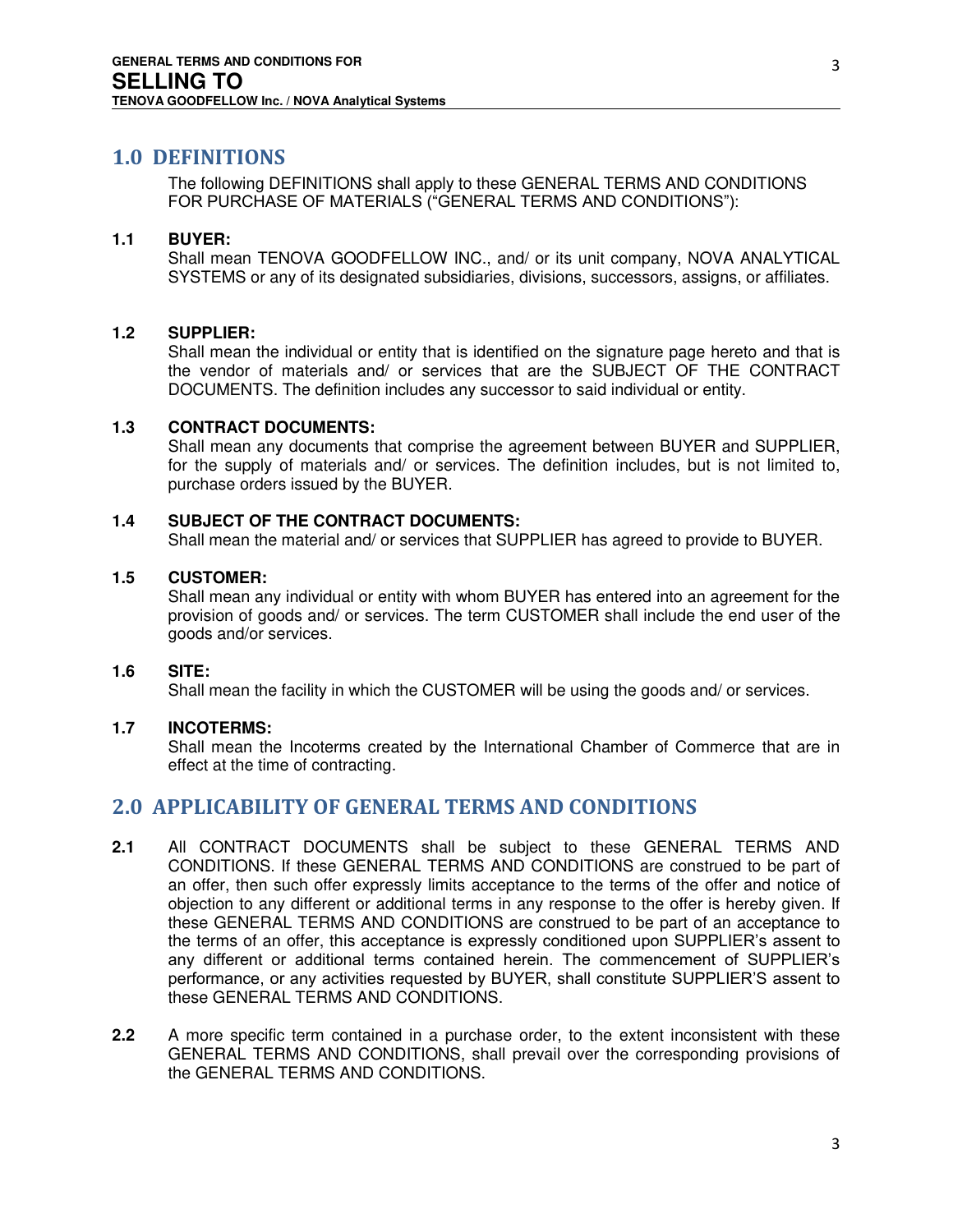**2.3** The invalidity or inapplicability of one or more provisions of these GENERAL TERMS AND CONDITIONS shall not affect the validity or applicability of the remaining provisions, and therefore, the remaining provisions shall remain in full force and effect.

# <span id="page-3-0"></span>**3.0 ACCEPTANCE**

**3.1** SUPPLIER represents and warrants that it has examined and reviewed these GENERAL TERMS AND CONDITIONS, understands that these GENERAL TERMS AND CONDITIONS are applicable to the agreement between BUYER and SUPPLIER, and expressly assents to these GENERAL TERMS AND CONDITIONS.

# <span id="page-3-1"></span>**4.0 SUPPLIER'S DUTY OF COOPERATION**

- **4.1** SUPPLIER represents and warrants that it has reviewed and is thoroughly familiar with the CONTRACT DOCUMENTS and the specifications and requirements of CUSTOMER that relate to the performance of the agreement between BUYER and SUPPLIER. SUPPLIER shall immediately advise BUYER of any inaccuracy, error or omission contained in the CONTRACT DOCUMENTS, technical specifications, engineering drawings, or any other documents that SUPPLIER is required to review. If requested by BUYER, SUPPLIER shall sign technical specifications and engineering drawings, which signature shall constitute SUPPLIER's verification that such specifications and drawings are accurate.
- **4.2** SUPPLIER shall fully cooperate, participate and comply with all reasonable requests and demands, including, at BUYER's instruction, those of third parties, such as, by way of example, CUSTOMER's installers, in furtherance of fulfilment of the specifications and requirements of CUSTOMER. To the extent that SUPPLIER is required to communicate with CUSTOMER or third parties, SUPPLIER shall first coordinate any communications with BUYER and obtain BUYER's approval. SUPPLIER shall include BUYER on any exchanges with CUSTOMER or third parties.
- **4.3** BUYER may determine, in its sole discretion, whether SUPPLIER is adequately performing its obligations specified in Section 4.2. In the event that BUYER notifies SUPPLIER that it is not adequately performing its duty of cooperation, then SUPPLIER shall immediately correct the deficiencies identified by BUYER to BUYER's satisfaction. In the event that SUPPLIER fails to adequately correct the deficiencies (to be determined in BUYER's sole discretion), BUYER may terminate the agreement and seek damages pursuant to Section 19.1. BUYER expressly reserves any other rights and remedies it has under the CONTRACT DOCUMENTS or applicable law.

# <span id="page-3-2"></span>**5.0 SUPPLIER'S PERFORMANCE**

**5.1** SUPPLIER represents and warrants that it possesses the skill, competence, resources, expertise and qualifications necessary to perform the SUBJECT OF THE CONTRACT DOCUMENTS and specifications and requirements of CUSTOMER. SUPPLIER agrees that it shall perform in a manner that is consistent with the representations and warranties contained in the preceding sentence or otherwise set forth by BUYER in the CONTRACT DOCUMENTS and in a manner that exceeds industry standards of professional skill, care and diligence.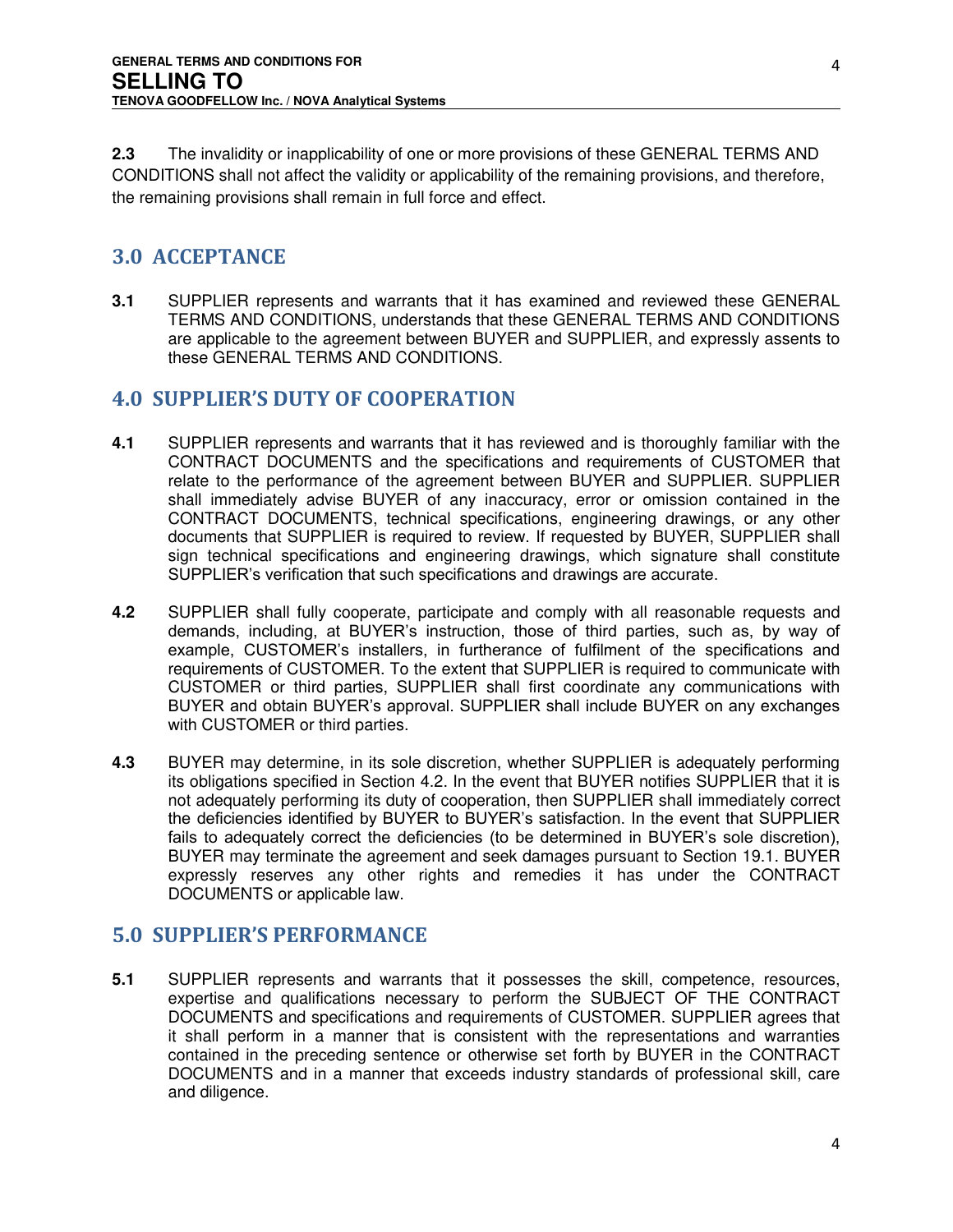**5.2** As part of its performance, and without any additional compensation, SUPPLIER agrees to inform and advise BUYER of any potential improvements with respect to any technical specifications or engineering drawings or execution in furtherance of the agreement between BUYER and SUPPLIER or the specifications and requirements of CUSTOMER.

**5.3** BUYER may, in its sole discretion, implement any modifications proposed by SUPPLIER.

# <span id="page-4-0"></span>**6.0 PRICE**

- **6.1** The price is fixed and is not subject to change. Unless otherwise provided in the CONTRACT DOCUMENTS, the price shall be quoted in the currency of the United States of America-United States Dollars ("USD"), and, unless otherwise stated by INCOTERMS referenced by BUYER in CONTRACT DOCUMENTS, is inclusive of all applicable taxes, costs, handling, packaging, SUPPLIER's cost of insurance, consulting or other service charges, and any other addition, charge or cost to SUPPLIER, whether foreseen or unforeseen. SUPPLIER shall be liable for any and all costs, fees, fines or other damages resulting from its failure to adhere to BUYER's instructions.
- **6.2** BUYER shall be entitled at all times to set off any amount owing from SUPPLIER to BUYER against any amount payable by BUYER.

## <span id="page-4-1"></span>**7.0 FINANCIAL RESPONSIBILITY**

**7.1** BUYER may, in its sole discretion, require that SUPPLIER provide a bank guarantee, letter of credit bond, surety, or other assurance through a creditworthy institution or instrument acceptable to BUYER in order to secure any deposit made by BUYER or performance of SUPPLIER.

# <span id="page-4-2"></span>**8.0 TIMING**

- **8.1** SUPPLIER shall provide the SUBJECT OF THE CONTRACT DOCUMENTS at the times specified in the CONTRACT DOCUMENTS. **TIME IS OF THE ESSENCE.** In the event that SUPPLIER does not comply with the schedule specified in the CONTRACT DOCUMENTS, BUYER may, in its sole discretion, approve a revised schedule or terminate the agreement without liability to SUPPLIER and without prejudice to any other rights that BUYER may have on account of SUPPLIER's default. In addition to these other rights, in the event that BUYER elects to terminate the agreement, then SUPPLIER shall immediately refund any amounts previously paid by BUYER.
- **8.2** In the event that SUPPLIER's performance is required over a period of time, SUPPLIER agrees to provide BUYER with a detailed schedule of performance in accordance with instructions of BUYER. In addition to providing this schedule, SUPPLIER shall report on work progress in accordance with any instructions of BUYER. SUPPLIER shall be subject to stipulated damages pursuant to Section 19.2 in the event it fails to comply with the schedule or as otherwise provided herein.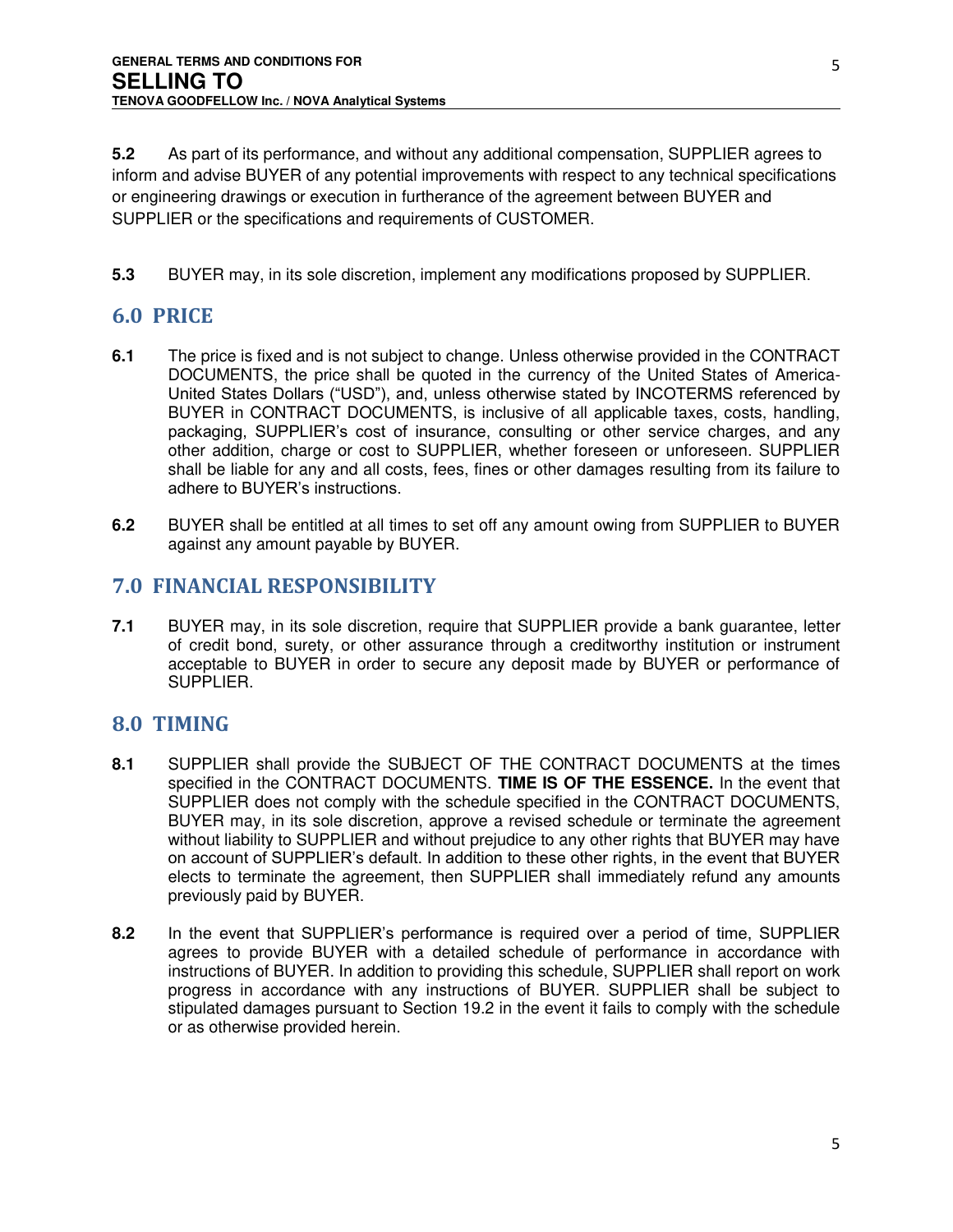- **8.3** SUPPLIER shall immediately inform BUYER in writing of any anticipated delay for whatever cause, the anticipated length of delay, and any actions SUPPLIER intends to take to correct the delay. BUYER may, in its sole discretion, terminate the agreement in accordance with Section 8.1. If BUYER deems the reason for SUPPLIER's delay to be valid and beyond SUPPLIER's control, BUYER may agree to modify the contractual schedule. In the event that BUYER agrees to modify the schedule, BUYER may determine the nature and extent of modification in its sole discretion.
- **8.4** In the event of any suspension of, postponement of, or partial performance by SUPPLIER, BUYER shall not be liable for any additional expense or cost. SUPPLIER shall notify BUYER as soon as practicable of its intention to suspend or postpone some or all of its performance.
- **8.5** SUPPLIER expressly recognizes that the timing of performance and shipment may, to some extent, be beyond the control of BUYER. BUYER may, to the extent necessary to accommodate CUSTOMER's schedule, delay SUPPLIER's shipment for a period of up to twelve (12) months from the timing specified in the CONTRACT DOCUMENTS at no cost or penalty to BUYER. This right to delay shall be at the instruction of, and within the sole discretion of, BUYER.

# <span id="page-5-0"></span>**9.0 MODIFICATIONS**

- **9.1** BUYER shall have the right any time before BUYER and CUSTOMER approve performance (regardless of BUYER's prior approvals of input, output and special requirements) to request modifications or changes to the SUBJECT OF THE CONTRACT DOCUMENTS. If any such requested modifications or changes cause an increase or decrease in price or time for delivery, SUPPLIER shall notify BUYER in writing, within ten (10) calendar days of receipt of the requested modifications or changes, of additional charges, changes to delivery schedules or any other terms resulting from said modification or change. BUYER may then elect whether or not to proceed with the implementation of the requested modifications or changes.
- **9.2** In the event that SUPPLIER does not inform BUYER, within ten (10) calendar days of receipt of the requested modifications or changes, of SUPPLIER's inability to meet the schedule or other terms specified in the CONTRACT DOCUMENTS as a result of the modification or change, any right of SUPPLIER to modify the CONTRACT DOCUMENTS will be waived.
- **9.3** All modifications to the CONTRACT DOCUMENTS must be made in writing and signed by BUYER.

# <span id="page-5-1"></span>**10.0 INSPECTIONS AND TESTING**

**10.1** BUYER may inspect and test the SUBJECT OF THE CONTRACT DOCUMENTS at any time before BUYER and CUSTOMER approve performance (regardless of BUYER's prior approvals of input, output and special requirements), including performance testing which may be requested at the sole discretion of the BUYER. BUYER may use any methods it deems appropriate to conduct such inspections and testing. SUPPLIER shall cooperate in providing BUYER or any representatives that BUYER designates with access to SUPPLIER's or SUPPLIER's subcontractors' facilities or offices and in providing BUYER with any information or support it deems necessary to conduct its inspections and testing.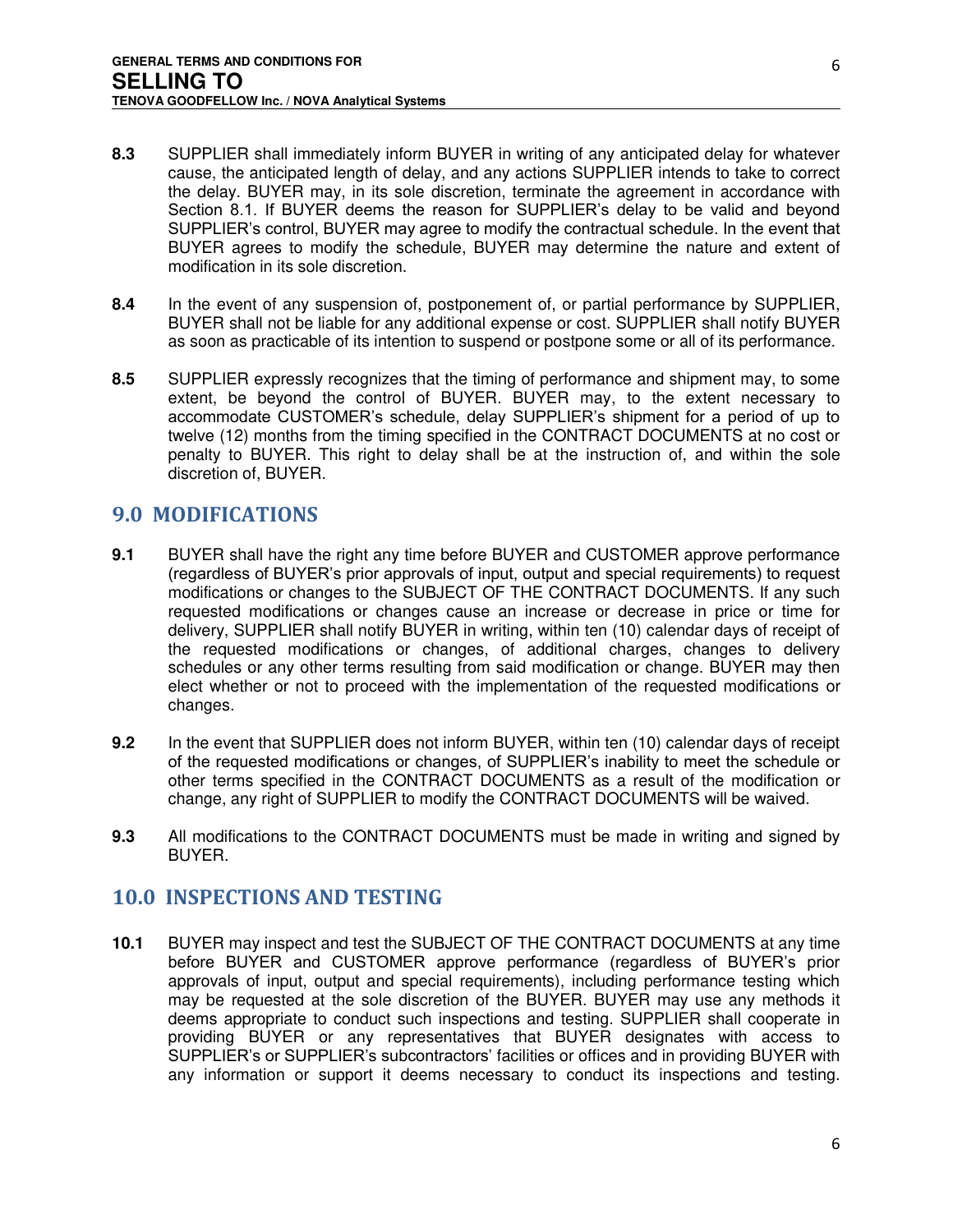SUPPLIER shall not allow CUSTOMER the opportunity to inspect without BUYER's participation or prior written approval of BUYER.

- **10.2** If during or after inspection or testing, BUYER determines that the material or workmanship does not conform to specifications or requirements or is of inferior quality, then without prejudice to any other rights or remedies that it may have, BUYER may: (a) immediately reject some or all of the SUBJECT OF THE CONTRACT DOCUMENTS and demand that any amount incurred by BUYER in connection with delivery, inspection, testing, removal or return of the SUBJECT OF THE CONTRACT DOCUMENTS be paid by SUPPLIER; or (b) fix a reasonable time within which SUPPLIER shall correct any deficiency. In the event that SUPPLIER fails to make the corrections within the time allotted, BUYER may immediately terminate the agreement and obtain refund of any amounts expended by it in furtherance of the agreement from SUPPLIER.
- **10.3** The cost of any industry standard inspection and testing or other inspection or testing specified by BUYER in the CONTRACT DOCUMENTS shall be borne by the SUPPLIER. The cost of any additional testing shall be borne by BUYER unless the SUBJECT OF THE CONTRACT DOCUMENTS is determined to be deficient, in which case the cost of inspection and testing shall be borne by SUPPLIER.
- **10.4** Neither the acts of conducting inspections or tests nor failing to do so shall release SUPPLIER from any of its warranties or obligations under the CONTRACT DOCUMENTS under law or equity nor impair BUYER's right to reject non-conforming material.

## <span id="page-6-0"></span>**11.0 MARKING**

#### **11.1** Technical marking

Every single component of the SUBJECT OF THE CONTRACT DOCUMENTS shall be prominently marked with the drawing number and any other information requested by BUYER.

#### **11.2** Shipment marking

SUPPLIER shall include with shipments a packing slip identifying SUPPLIER, part number, purchase order number, shipping location, and any other information requested by BUYER.

## <span id="page-6-1"></span>**12.0 PACKAGING-SPECIAL OR HAZARDOUS MATERIAL**

- **12.1** SUPPLIER shall label, pack, and ship all materials so as to be in compliance with applicable law and with good commercial practice for protection and shipment. SUPPLIER shall be liable for any damage as a result of inadequate protection or packaging regardless of delivery terms. To minimize shipping costs, SUPPLIER shall make every effort possible to pack all materials to fit standard sizes for each particular shipment's mode of transport.
- **12.2** SUPPLIER shall inform BUYER in advance if any material requires special authorizations or means for its transport, including but not limited to, hazardous material or road or ocean dimensional and weight requirements. In no event does this notification requirement relieve SUPPLIER of the obligations set forth in Section 12.1.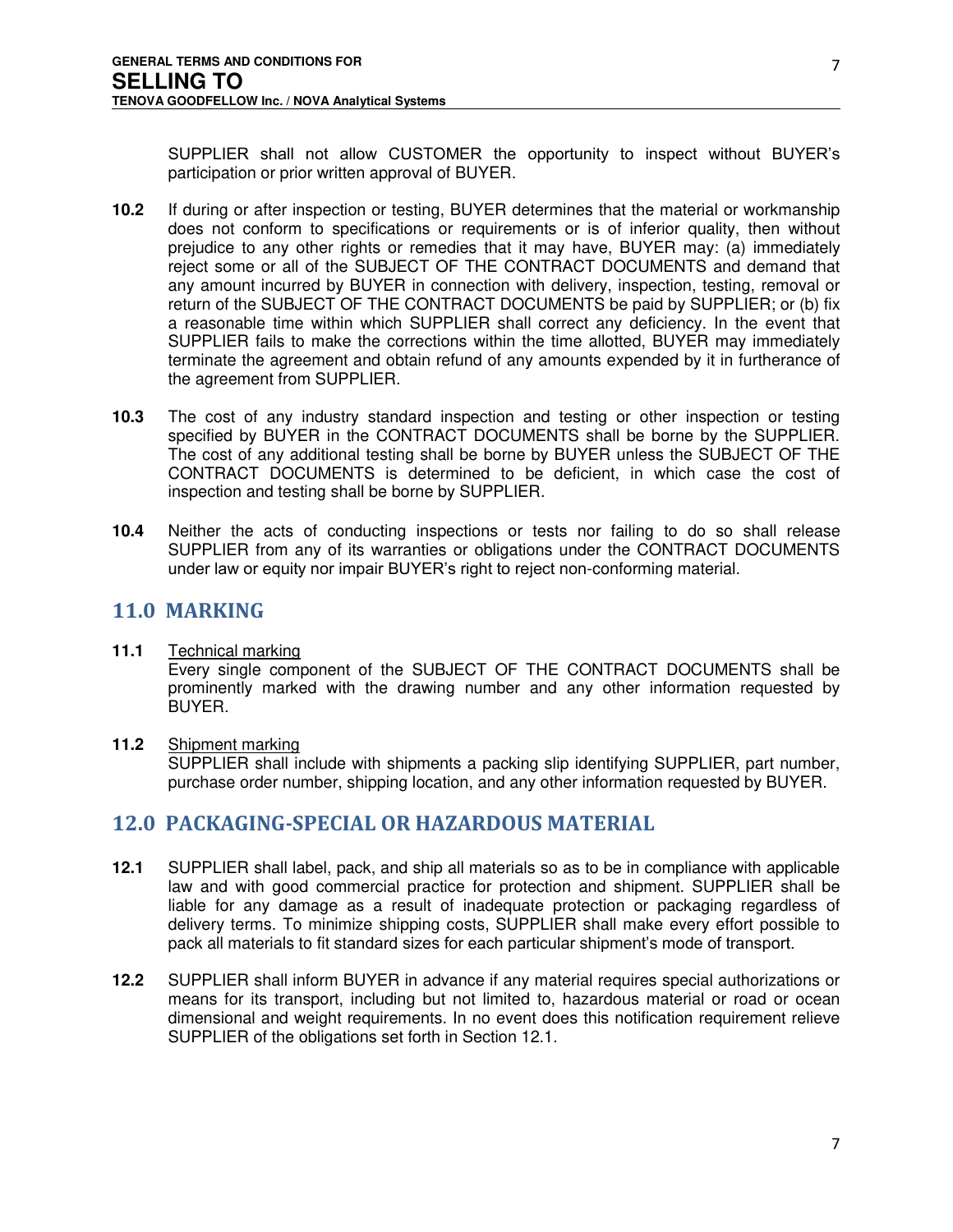# <span id="page-7-0"></span>**13.0 NOTICE OF INTENDED DELIVERY**

**13.1** BUYER may instruct SUPPLIER to provide advanced notice of intended delivery and method of transport or shipment. In the event that BUYER requests such advanced notice, delivery shall not be made by SUPPLIER without authorization of BUYER.

# <span id="page-7-1"></span>**14.0 TITLE AND RISK OF LOSS**

**14.1** Unless specifically agreed otherwise in writing or unless otherwise specified by INCOTERMS contained in the CONTRACT DOCUMENTS, title to and risk of loss of the SUBJECT OF THE CONTRACT DOCUMENTS shall remain with SUPPLIER until receipt and acceptance at a location designated by BUYER.

## <span id="page-7-2"></span>**15.0 SERVICES**

**15.1** In addition to the standard set forth in Sections 5.1 and 5.2, in performing any services, including but not limited to, any engineering or design or labor services, SUPPLIER shall: (a) comply with all applicable laws, codes, regulations, ordinances, rules and requirements, including but not limited to, those relating to occupational health and safety; and (b) at all times enforce strict discipline and good order among its agents, employees, or subcontractors. Any individual adjudged by BUYER in its sole discretion to be incompetent, disorderly, or otherwise unsatisfactory shall be immediately and permanently removed from the SITE by SUPPLIER.

# <span id="page-7-3"></span>**16.0 WARRANTIES AND REMEDIES**

- **16.1** SUPPLIER warrants that all materials provided to BUYER will be: (a) free of any claim of any nature by any third person and that SUPPLIER shall convey clear title to any materials to BUYER; (b) of merchantable quality free from all defects in design, workmanship and materials, and shall be fit for the particular purposes for which they are purchased; (c) in compliance with all applicable laws, rules and regulations; and (d) manufactured and provided in strict accordance with the CONTRACT DOCUMENTS and specifications and requirements of BUYER and/or CUSTOMER.
- **16.2** SUPPLIER's warranties shall extend for two (2) years following BUYER's final approval and acceptance or one (1) year following installation at the SITE, whichever is of a longer duration.
- **16.3** If any materials provided by SUPPLIER are found to be non-conforming with the requirements of the CONTRACT DOCUMENTS or the specifications and requirements of BUYER and/or CUSTOMER, then BUYER, in addition to any other rights it may have under the CONTRACT DOCUMENTS or under applicable law, may at its option: (a) reject and return such material at SUPPLIER's expense, in which event SUPPLIER shall either issue a full refund to BUYER for all monies paid to SUPPLIER or replace such materials if requested by BUYER, also at SUPPLIER's expense; or (b) seek cover and procure replacement materials from an alternate supplier in which case SUPPLIER shall be responsible for any price increase and for the labor costs associated with replacement. SUPPLIER's warranty obligations set forth in Sections 16.1 and 16.2 shall apply to any replacement materials. Any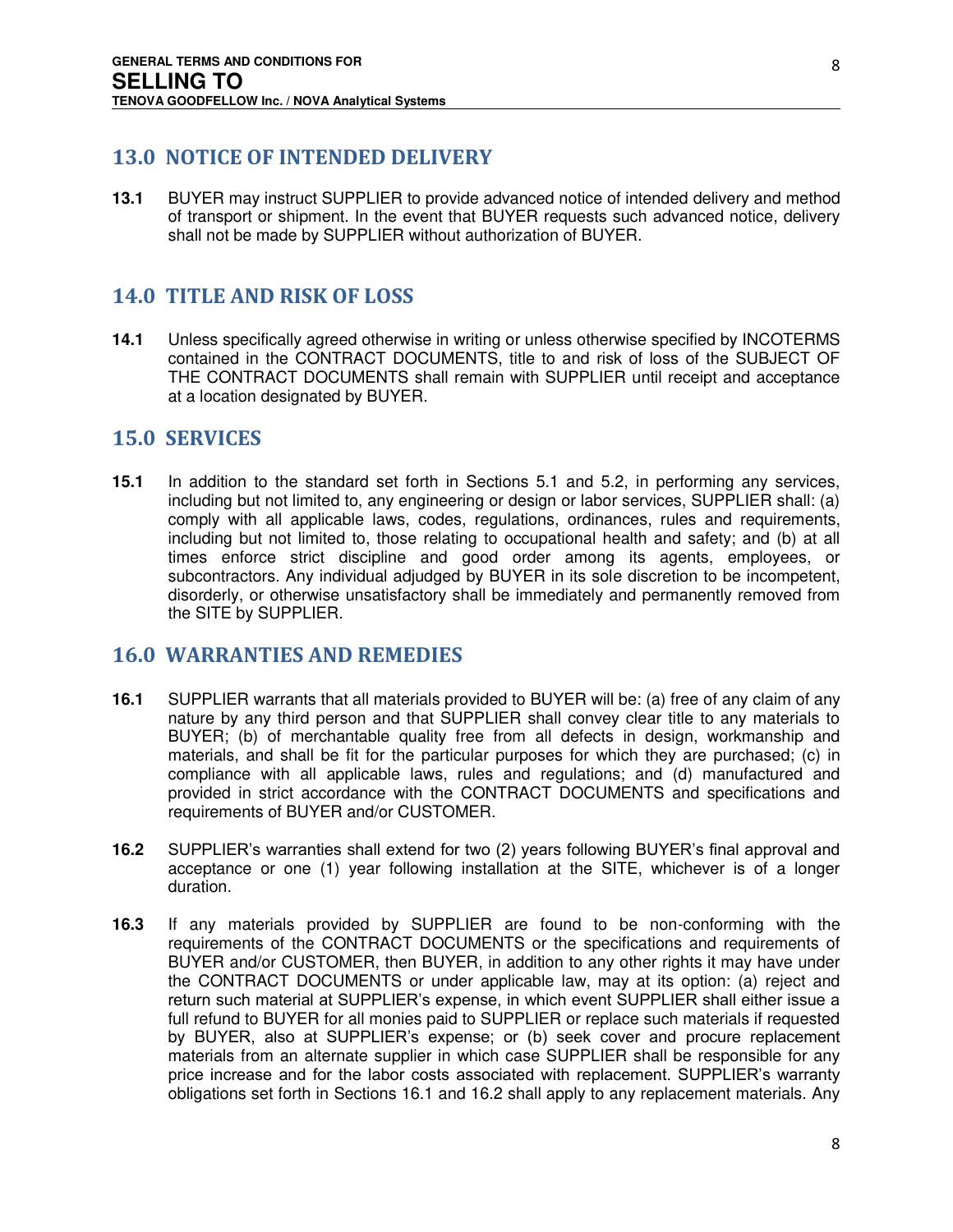and all damages, costs and expenses incurred by BUYER in exercising its rights under this provision shall promptly be reimbursed by SUPPLIER.

## <span id="page-8-0"></span>**17.0 INDEMNITY**

- **17.1** To the fullest extent permitted by law, SUPPLIER agrees to indemnify, hold harmless, defend BUYER, its parents, affiliates, sister entities, officers, directors, employees, agents, representatives, subsidiaries, successors, and assigns (collectively, "Indemnitees") from and against all claims, liability, damage, expenses, suits, demands or costs (including, without limitation, reasonable attorneys' fees and court costs) for any losses, damages, injuries, or death to any persons, including but not limited to, any third persons, SUPPLIER's employees or any employees of its subcontractors or those otherwise under SUPPLIER's control, or for damage or loss to any property, arising out of or in any manner related to, based upon, or in connection with the SUBJECT OF THE CONTRACT, including claims for infringement of intellectual property rights, regardless of whether SUPPLIER is a party to any lawsuit. Such obligation shall not negate, abridge, or otherwise reduce any other right or obligation of indemnity or contribution which exists in favor of the Indemnitees. The obligations of SUPPLIER under these GENERAL TERMS AND CONDITIONS shall not extend to the liability of the lndemnitees, as defined above, for their own negligence. SUPPLIER shall impose identical duties upon all of its subcontractors or those otherwise under its control.
- **17.2** At its election, BUYER will have the right to be represented in the defense thereof by counsel of its own selection, with all fees and expenses to be paid by SUPPLIER.
- **17.3** SUPPLIER expressly agrees that no inspection, test, approval or acceptance undertaken by BUYER shall limit SUPPLIER's obligations set forth in Section 17.1.

## <span id="page-8-1"></span>**18.0 SPARE PARTS AND RELATED OBLIGATIONS**

- **18.1** SUPPLIER agrees to furnish functional components for a period of ten (10) years from supply of the SUBJECT OF THE CONTRACT DOCUMENTS at the lowest price at which SUPPLIER sells such parts.
- **18.2** Unless permission is expressly granted by BUYER, SUPPLIER shall not sell directly or indirectly to CUSTOMER spare parts designed and/or manufactured specifically for BUYER.
- **18.3** Spare parts will be subject to SUPPLIER's warranty obligations set forth in Sections 16.1- 16.3.

## <span id="page-8-2"></span>**19.0 DAMAGES**

- **19.1** In the event that SUPPLIER fails to perform any of its obligations under the CONTRACT DOCUMENTS, in addition to any rights and remedies that BUYER may have pursuant to the CONTRACT DOCUMENTS or under applicable law, BUYER may elect to immediately terminate the agreement and/or to cancel any order in accordance with Section 22.0. SUPPLIER shall be liable to BUYER for any of BUYER's direct, consequential, special or other damages of BUYER resulting from SUPPLIER's breach.
- **19.2** SUPPLIER recognizes that its failure to adequately perform under the agreement, including but not limited to failure to timely deliver the SUBJECT OF THE CONTRACT DOCUMENTS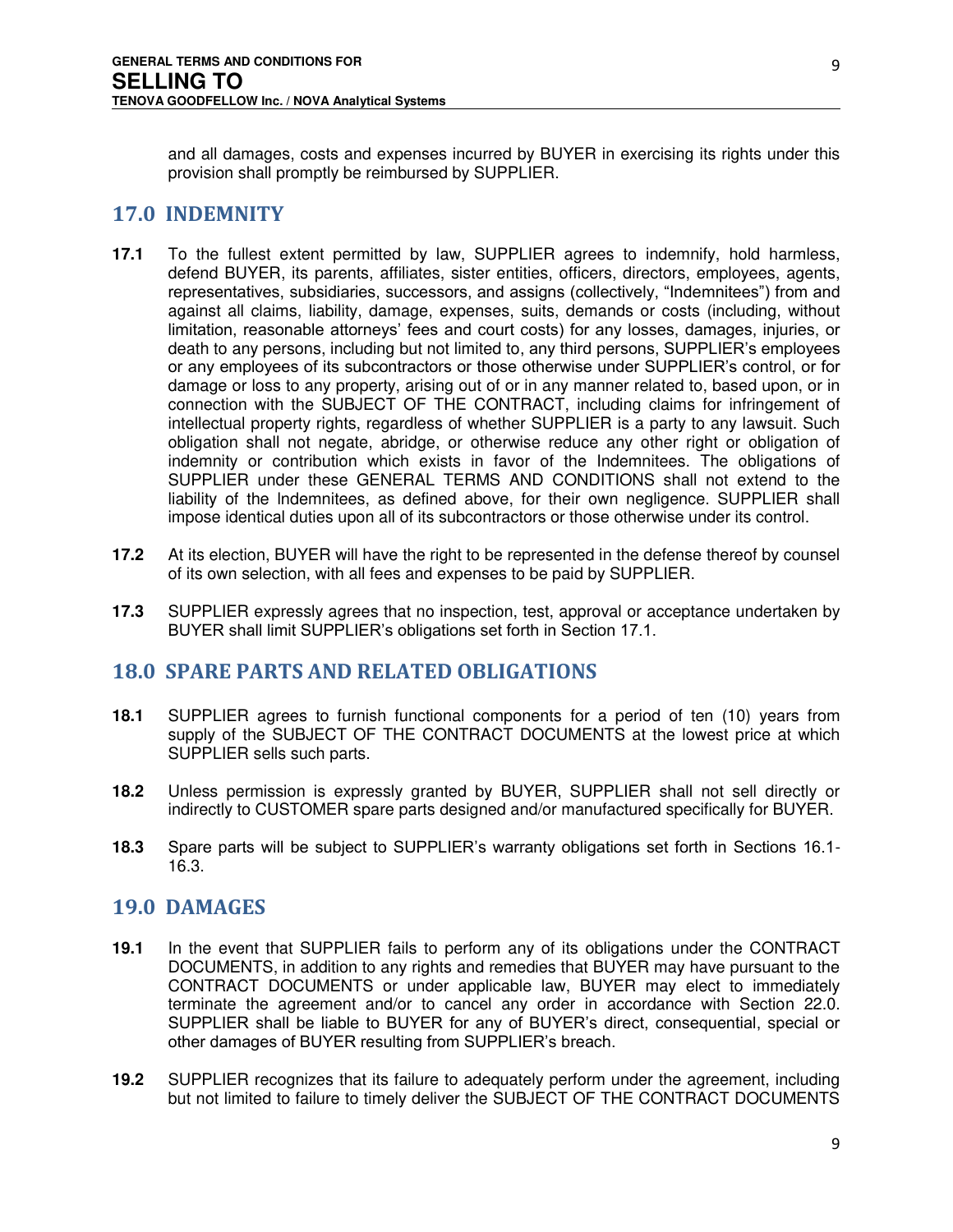may cause irreparable harm to BUYER. Accordingly, if specified by BUYER in the CONTRACT DOCUMENTS, SUPPLIER may be liable for stipulated damages for such failure to perform without prejudice to any other rights and remedies contained in the CONTRACT DOCUMENTS or under applicable law.

# <span id="page-9-0"></span>**20.0 INVOICING INSTRUCTIONS**

- **20.1** The invoices issued by SUPPLIER in connection with the CONTRACT DOCUMENTS shall be written in the English language, made out and sent in original to BUYER in accordance with these GENERAL TERMS AND CONDITIONS and instructions of BUYER. The invoices shall, at a minimum, identify: (a) the number and date of the purchase order and any revisions thereto; (b) unit and total price; and (c) any other information required by BUYER. A copy of the proof of delivery shall be attached to the invoice.
- **20.2** Any irregularity in the invoices may cause delay of payments by BUYER and BUYER shall not be liable for any loss or additional charges corresponding to such delay.

# <span id="page-9-1"></span>**21.0 INSURANCE**

**21.1** Before commencing work, SUPPLIER shall furnish to BUYER a certificate of insurance showing that SUPPLIER carries adequate insurance, including but not limited to, commercial general liability, professional liability, property, products liability, workers' compensation, and any other insurance and in such amounts consistent with industry standards unless otherwise specified by BUYER and/or as required by CUSTOMER. The failure by SUPPLIER to furnish to BUYER, or the failure BUYER to obtain such a certificate of insurance, will not constitute a waiver of the requirement for such certificate or of any other provision of the CONTRACT DOCUMENTS. During the course of work, SUPPLIER shall adjust any insurance or levels upon request by BUYER and/or CUSTOMER.

# <span id="page-9-2"></span>**22.0 CANCELLATION**

**22.1** BUYER reserves the right to refuse or cancel any order in whole or in part any time, with or without cause, before BUYER and CUSTOMER approve performance of the SUBJECT OF THE CONTRACT DOCUMENTS without incurring any liability. In the event that SUPPLIER provides any portion of the SUBJECT OF THE CONTRACT DOCUMENTS that is refused or cancelled by BUYER, BUYER may, in its sole discretion, return the material to SUPPLIER or store it at SUPPLIER's expense and risk. Upon notice of cancellation of BUYER, SUPPLIER shall immediately discontinue the work specified by BUYER, thereafter doing only such as may be necessary to preserve and protect work already in progress. Thereafter, provided that BUYER is notified within ten (10) calendar days of any such costs, SUPPLIER and its sub-suppliers shall be entitled to compensation for their reasonable costs properly allocable to the cancellation but not for any profits for the portion of the SUBJECT OF THE CONTRACT DOCUMENTS not performed. In the event that the CONTRACT DOCUMENTS are terminated by BUYER for a breach committed by SUPPLIER, SUPPLIER or its Sub-Suppliers will not be entitled to any compensation for their costs and BUYER reserves its right to seek any remedies provided for under these GENERAL TERMS AND CONDITIONS or under applicable law.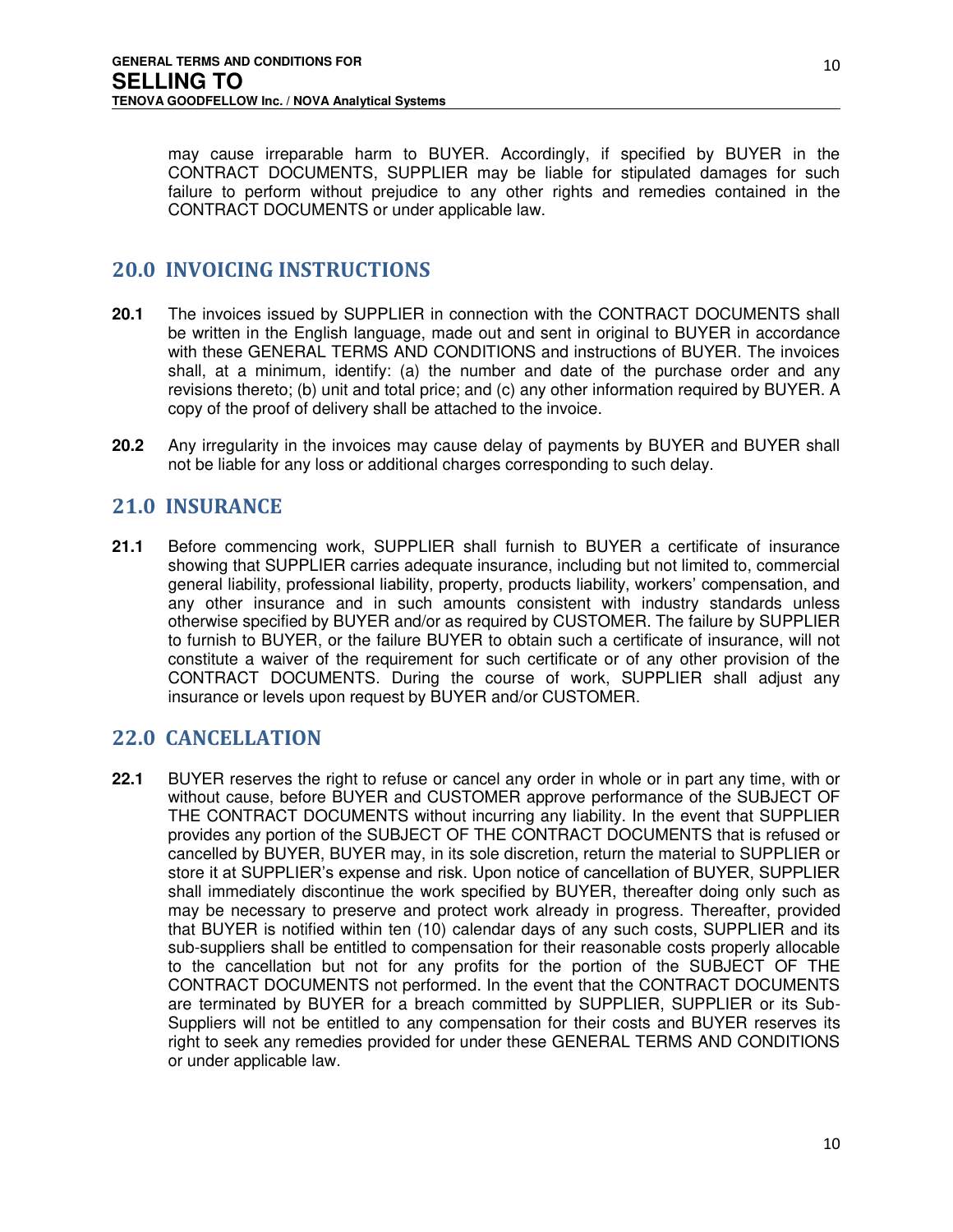# <span id="page-10-0"></span>**23.0 FORCE MAJEURE**

- **23.1** Fires, floods, strikes, acts of terrorism, war, acts of God, lockouts, epidemics, accidents, shortages of transportation, any governmental warnings that BUYER, SUPPLIER, or CUSTOMER might reasonably rely upon which would curtail their operations, or any other causes beyond the reasonable control of the parties, which prevent performance of obligations under the agreement shall operate to suspend obligations during the period required to remove such cause or causes, subject, however, to BUYER'S right of cancellation as stated above.
- **23.2** Labor disputes, lockouts and strikes, which exclusively concern SUPPLIER and/or its subsuppliers or subcontractors, if any, interruptions in public transport, or events of any nature, including events described in Section 23.1, which concern only SUPPLIER'S sub-suppliers or subcontractors shall not be considered events of Force Majeure.
- **23.3** SUPPLIER'S ability to sell the SUBJECT OF THE CONTRACT DOCUMENTS at a more advantageous price or an increase in SUPPLIER'S production costs shall not constitute an event of Force Majeure.
- **23.4** Any event that should have been expected by the Supplier at the time of accepting the Contract Documents shall not constitute an event of Force Majeure

## <span id="page-10-1"></span>**24.0 ASSIGNMENT**

- **24.1** Neither the CONTRACT DOCUMENTS nor any rights or obligations arising thereunder may be assigned or delegated by SUPPLIER without the prior written consent of BUYER.
- **24.2** BUYER can request from SUPPLIER and SUPPLIER shall provide a list of its sub-suppliers, if any, as well as a copy of the corresponding documents exchanged between them.
- **24.3** If SUPPLIER is authorized by BUYER to assign to third parties a part or all of its obligations, then costs and responsibility of the transfer of rights and obligations shall be borne by SUPPLIER.

## <span id="page-10-2"></span>**25.0 INTELLECTUAL PROPERTY**

- **25.1** SUPPLIER guarantees that the SUBJECT OF THE CONTRACT DOCUMENTS as well as the production, sale and use thereof, do not and will not infringe any third party patents, trademarks, trade secrets, copyrights or any rights of third parties generally.
- **25.2** All documents delivered by BUYER to SUPPLIER, including but not limited to the intellectual property rights, copyrights and specifications of said documents are owned by BUYER and shall not be divulged for any reason.

## <span id="page-10-3"></span>**26.0 CONFIDENTIALITY**

**26.1** SUPPLIER agrees not to make any use of data, designs, drawings, specifications and other information furnished to it by BUYER, except as necessary in furtherance of performance of the agreement. SUPPLIER further agrees not to disclose such data, designs, drawings, specifications and other information to others, except as necessary for the performance of